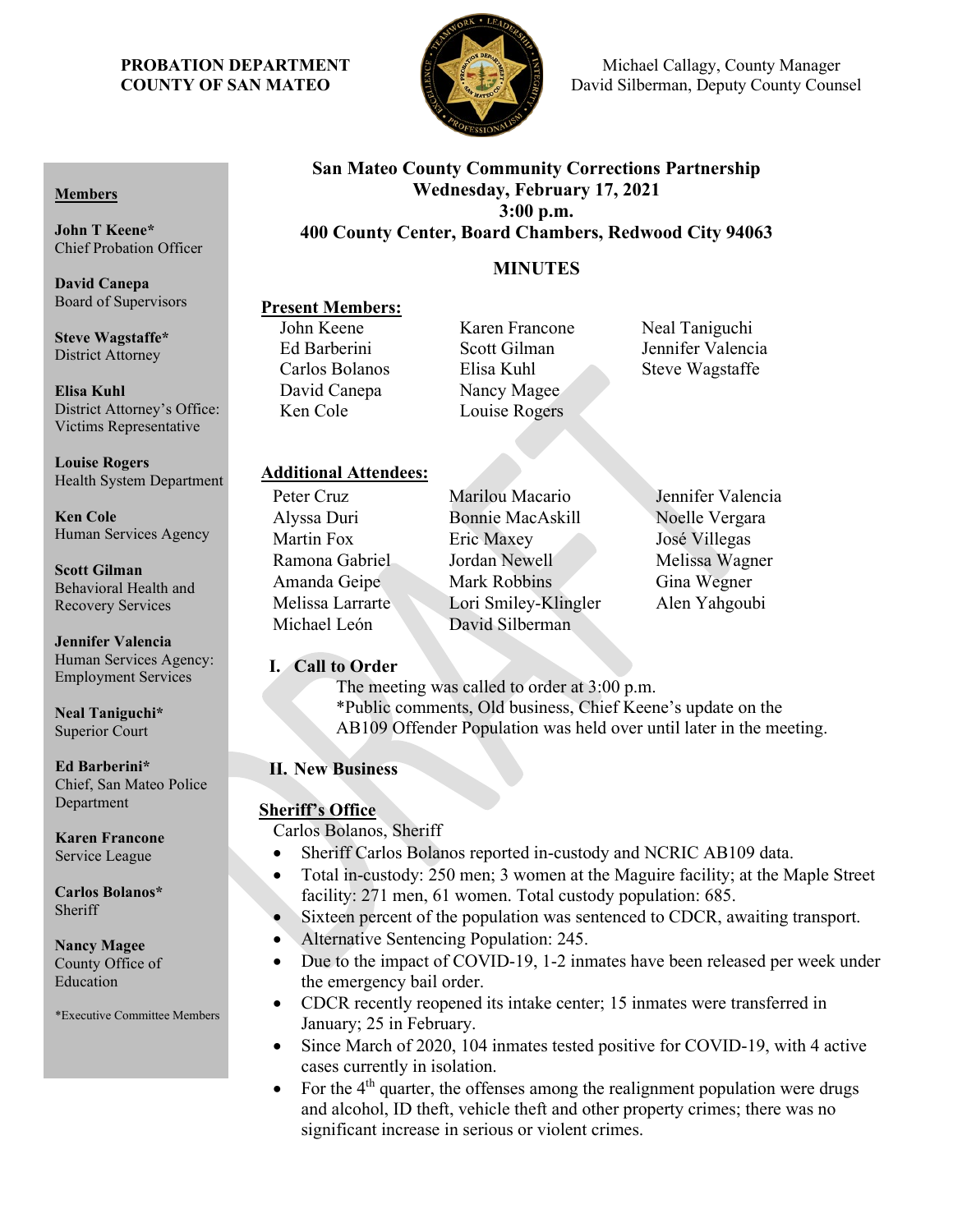- The in-custody realignment population at the end of O4 (2020) was 11% of the overall population; a slight decline from 11.7% from the previous quarter.
- There were 22 newly sentenced cases under PC1170H (a slight decrease from 27 in the 3rd quarter); split sentences: 7, straight sentences: 15; the average length of stay was 144 days.
- Residency: 41% from San Mateo County; 45% out of county; 14% were homeless or transient.

#### *Questions*

*Is there still a 6-7 month wait for inmates to be transferred to state hospitals? A: Yes, however the hospitals are looking to start accepting patients soon (currently, there are about 50 awaiting transport).*

#### **Human Services Agency**

Jennifer Valencia, Director of Employment Services

- Jennifer Valencia reported on CalFresh, Service Connect, and housing and employment benefits.
- There is a virtual intake program currently being implemented at the Maple Street facility in coordination with the Sheriff's Office.
- Benefits currently being served: CalFresh, MediCal and general assistance; food assistance is still the most requested service.
- In employment services: In the last quarter, there were 9 subsidized placements; 7 unsubsidized placements; the top three industries: retail, services, and hotel and food.
- Thirty virtual employment workshops were completed in October and November; 19 participants completed a 5-day workshop cycle and earned a certificate of completion.
- Additional services provided: gift cards (Safeway, Target), clothing.
- The Peer-Support Team also offered a series of virtual support meetings in lieu of in-person meetings.

# *Questions*

### *Are all clients able to attend these virtual sessions, how is this being accomplished?*

*A: Cell phones have been provided to clients to allow them to participate in these sessions.*

# **Health System**

Scott Gilman, Director of BHRS

- Scott Gilman reported for the Health System and BHRS.
- Open cases were steady in previous quarters but decreased by half in the past year, due to the pandemic.
- There was a slight increase in engagement increased due to the availability of tele-health services.
- There was a significant decline in average days in treatment, also due to the pandemic; many facilities are not accepting new clients; there was also was a decrease in Mental Health and AOD admissions.